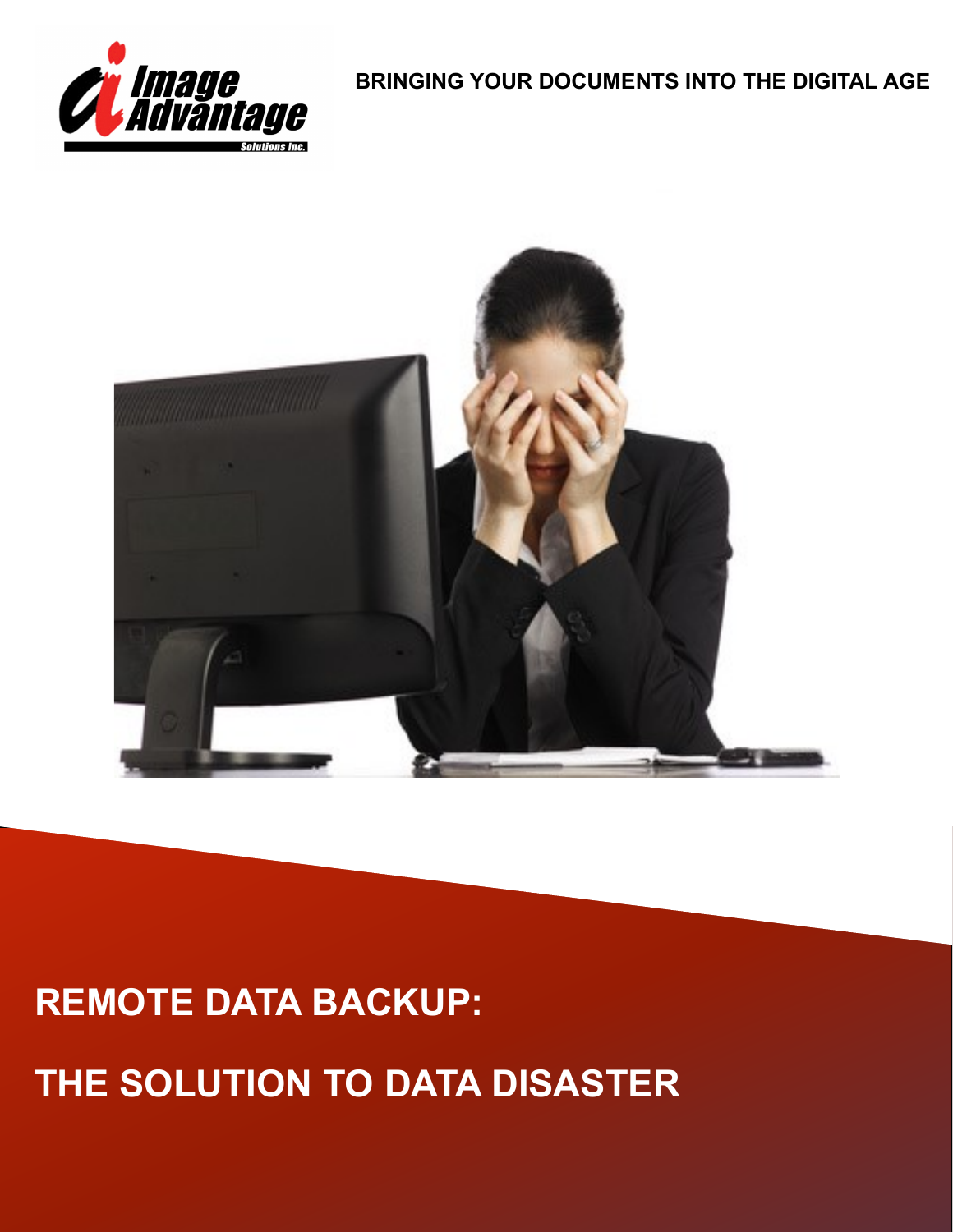

REMOTE DATA BACKUP: THE SOLUTION TO DATA DISASTER

Written by: Image Advantage Solutions Inc.

Addresss: 1-1354 County Road #2 Mallorytown, Ontario, Canada K0E 1R0

Phone: 1-613-659-4620

Email: sales@imageadvantage.com

Website: www.imageadvantage.com

Published: 2018-01-26

### **LEARN ABOUT:**

- The risks of data loss
- The problems with existing backup solutions
- What's possible with remote backup
- The benefits of remote backup
- Remote backup security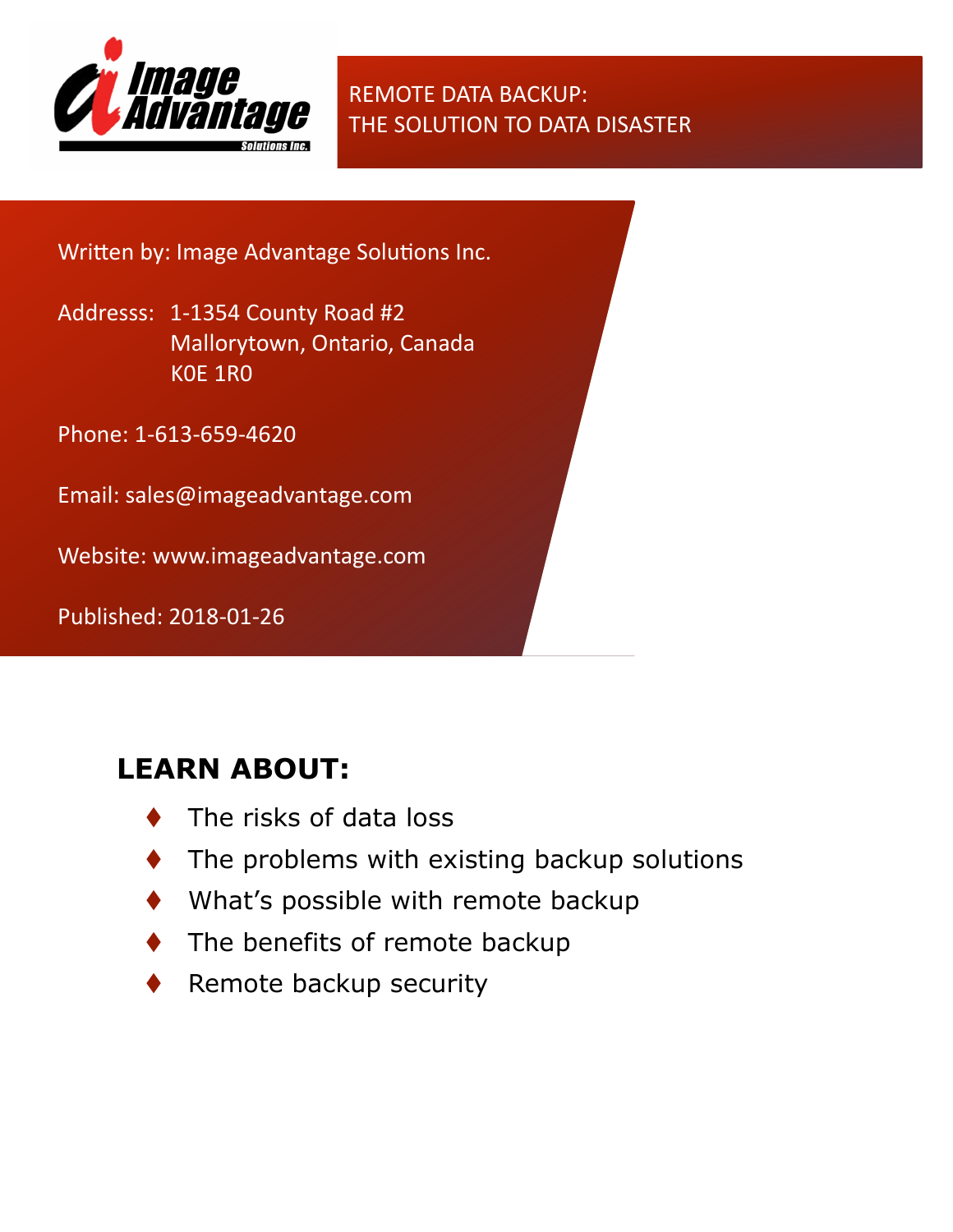### **OVERVIEW**

Many organizations are still backing up their important data on either portable hard drives or tape. These models of backup were the best solutions ten years ago when internet speeds were slow and there were no other solutions available. With the advent of high speed internet and reliable, low cost remote backup solutions, it is now possible to back data up securely, safely and remotely using the Image Advantage Remote Backup solution.

## **THE RISK**

In studies, it's been found that 10% of all hard drives will fail within the first three years of purchase. There is a 5.1% chance that it will die in the first year. Simply put, hard drives are unreliable. Tape and external hard drive backups are time consuming and rely on users to perform the backup tasks and then physically transport the data off-site, often to another building in the same town or city. During transport the data is open to risk from theft from the vehicle. It's often stored at a user's home and the home security is usually much weaker than that of the business. If you haven't had a data failure yet you likely have a friend or family member that has. They are very common. 60% of companies that lose their data will go out of business within 6 months of a data disaster.

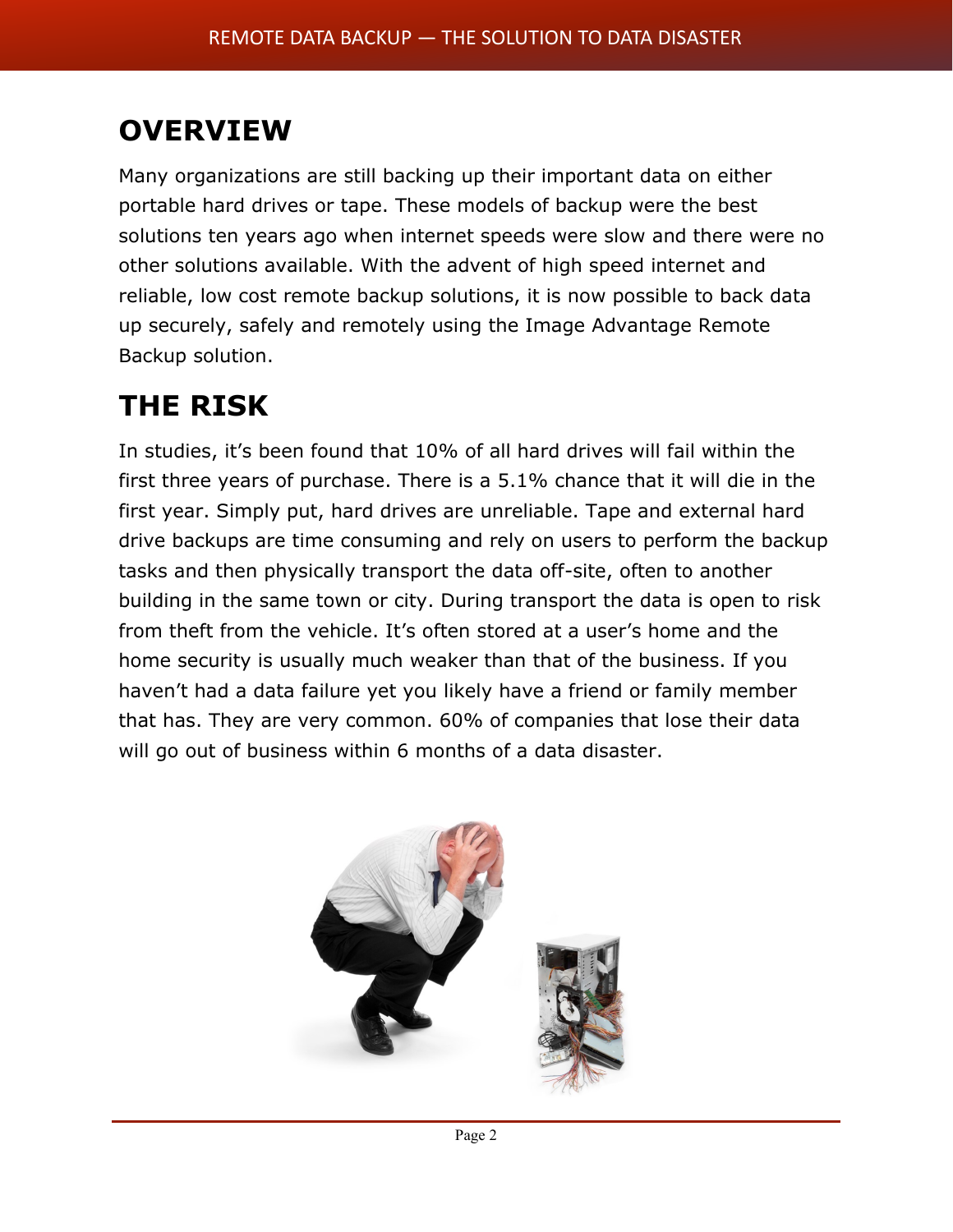## **THE PROBLEM**

#### **Tape Backup**

Tape backup first came into existence in 1951 when Remington Rand created the first tape drive for backing up large mainframe computers. The tape media has improved since then, very little has changed in the basic technology over the last sixty years.

There are basic problems with this technology such as:

- $\blacklozenge$  The tapes have to be removed from the drive and be physically transported off-site to provide off-site backup capability.
- ◆ The tapes themselves get worn with time and usage and become unreliable. They typically don't get replaced until they physically fail and the backup system notifies the person responsible.
- ◆ The tape writing heads also get worn and become unreliable.
- It is the responsibility of a specific staff member to swap the tapes and move them off-site.
- $\bullet$  If that person is away, this task often is not performed. Tapes are expensive to replace.



You don't listen to music on tape anymore;

why back up your valuable data on tape?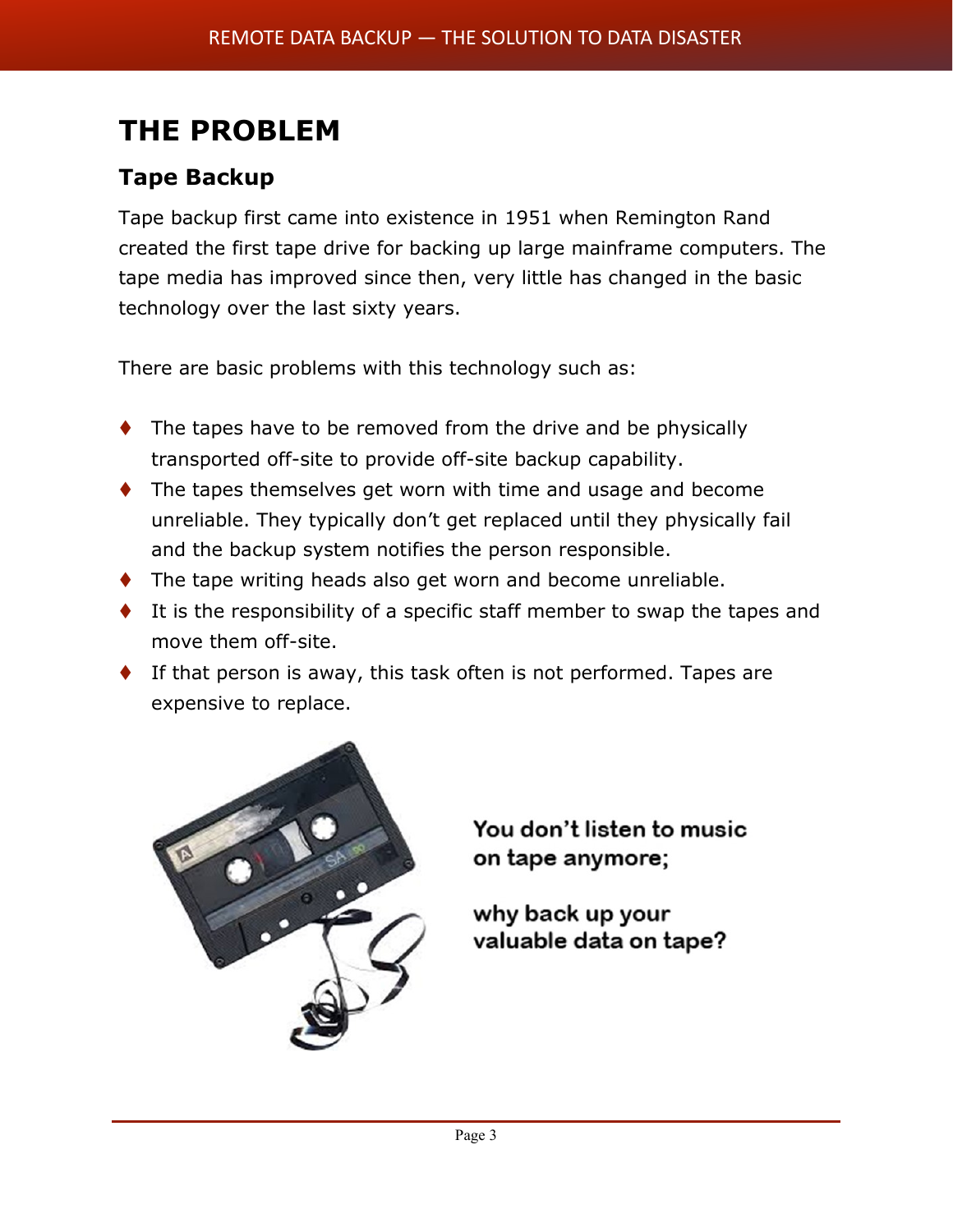## **THE PROBLEM**

#### **Portable Hard Drive**

External hard drives have become popular to back up data since about 2007 when the 1-Terabyte hard drive was introduced. 4-Terabyte hard drives are now available.

The problems with backing up by portable hard drive are:

- ◆ There has to be multiple hard drives, often one per work day.
- **Large drives are expensive.**
- ◆ The drives have to be physically removed to a remote location. If the staff member responsible is away it's possible this task is not performed.
- Backup software is required and can be complicated
- Hard drives are prone to crashes, especially when exposed to motion and rough handling.

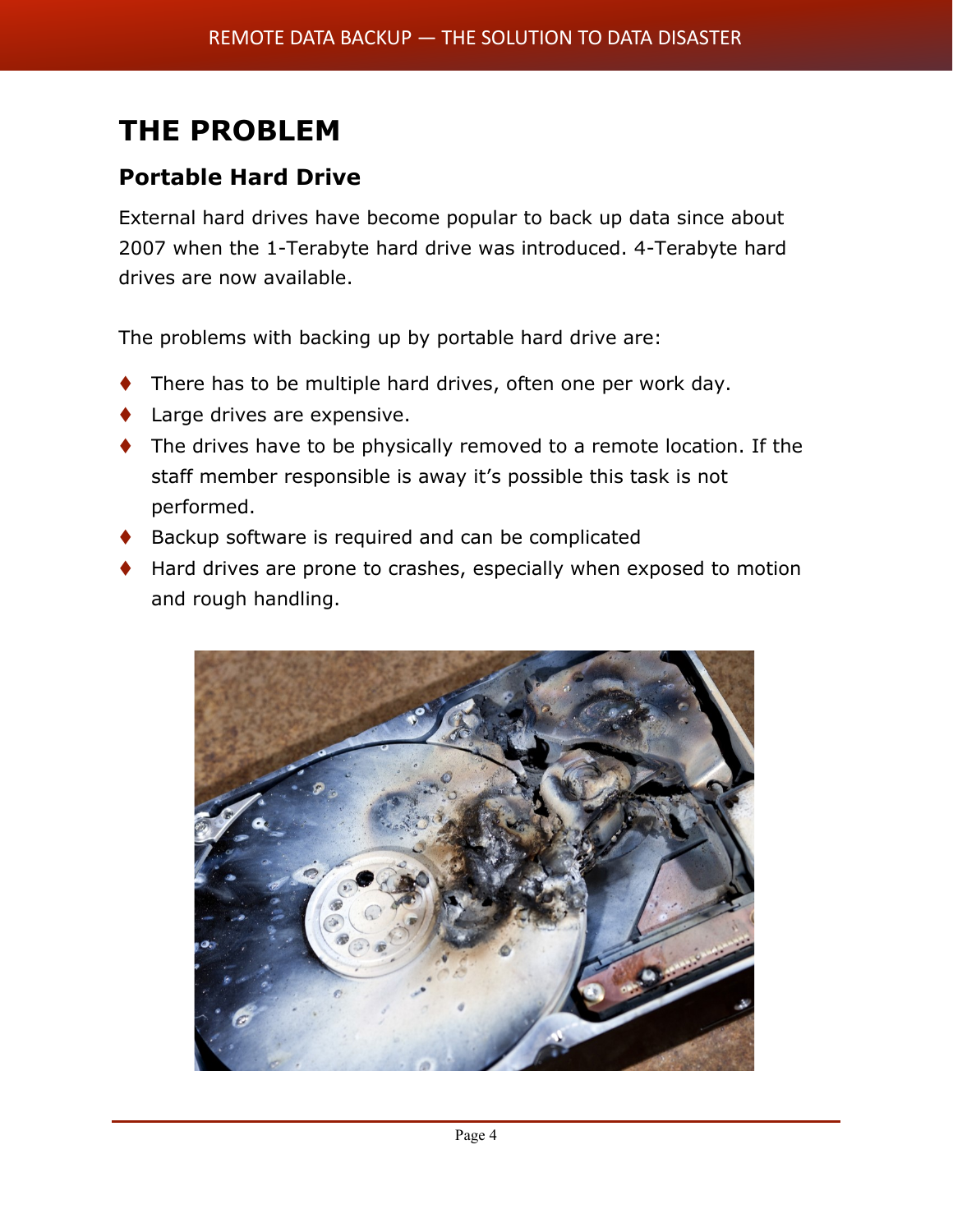# **KEY CAUSES OF DATA LOSS**

- ◆ 78% Hardware or system malfunction
- ◆ 11% Human error
- ◆ 7% Software corruption or program malfunction
- ◆ 2% Computer viruses
- ◆ 1% Natural disasters
- $\bullet$  1% Other

# **THE SOLUTION**

Image Advantage Solutions Inc. offers the "*Image Advantage Remote*  **Backup**". This is a process where very simple and easy to use backup software is installed on servers and/or workstations which will then backup important data over a basic internet connection to a secure and safe backup location in Canada. In the event of a disaster or equipment failure new hardware can be installed and the data retrieved in a short period of time.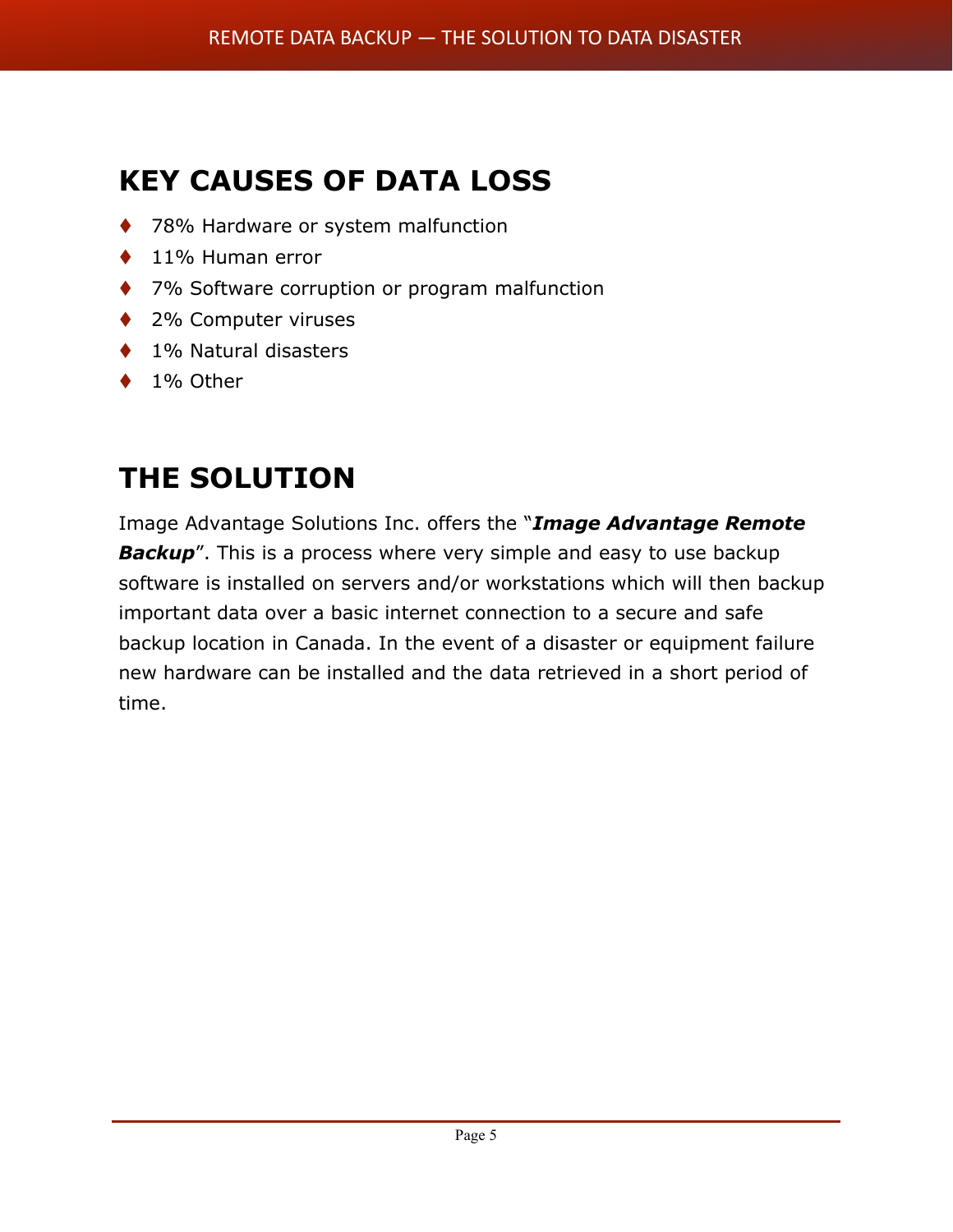## **ADVANTAGES OF REMOTE BACKUP**

The advantages of Image Advantage Remote Backup over tape and portable hard drive are:

- ◆ **No human intervention** Remote backup is 'fire and forget'; once configured everything happens automatically whereby tape and hard drive require physical transportation to an off-site location.
- ◆ **Security** Data is encrypted and sent over a secure internet connection. Portable hard drives and tapes may not be stored in secure off-site locations and it's possible that they can be stolen and the data used for non ethical purposes. The data can also be stolen or damaged in a vehicle during transportation. The data on these devices is often not encrypted**.**
- ◆ **Off-site and remote backup** often tape and portable hard drives are not even moved to a remote location but are stored in the same building making loss of data by disaster a very real risk.
- ◆ **Easy of recovery** recovery of data is very simple and fast with remote backup. Backing up from tape is often very difficult and time consuming.
- ◆ **Reliable** tape backup can be very unreliable due to aging and wear. Remote backup is extremely reliable is the data is backed up very redundantly.
- ◆ Low cost remote backup is relatively inexpensive especially as compared to having to replace expensive tape drives and tapes.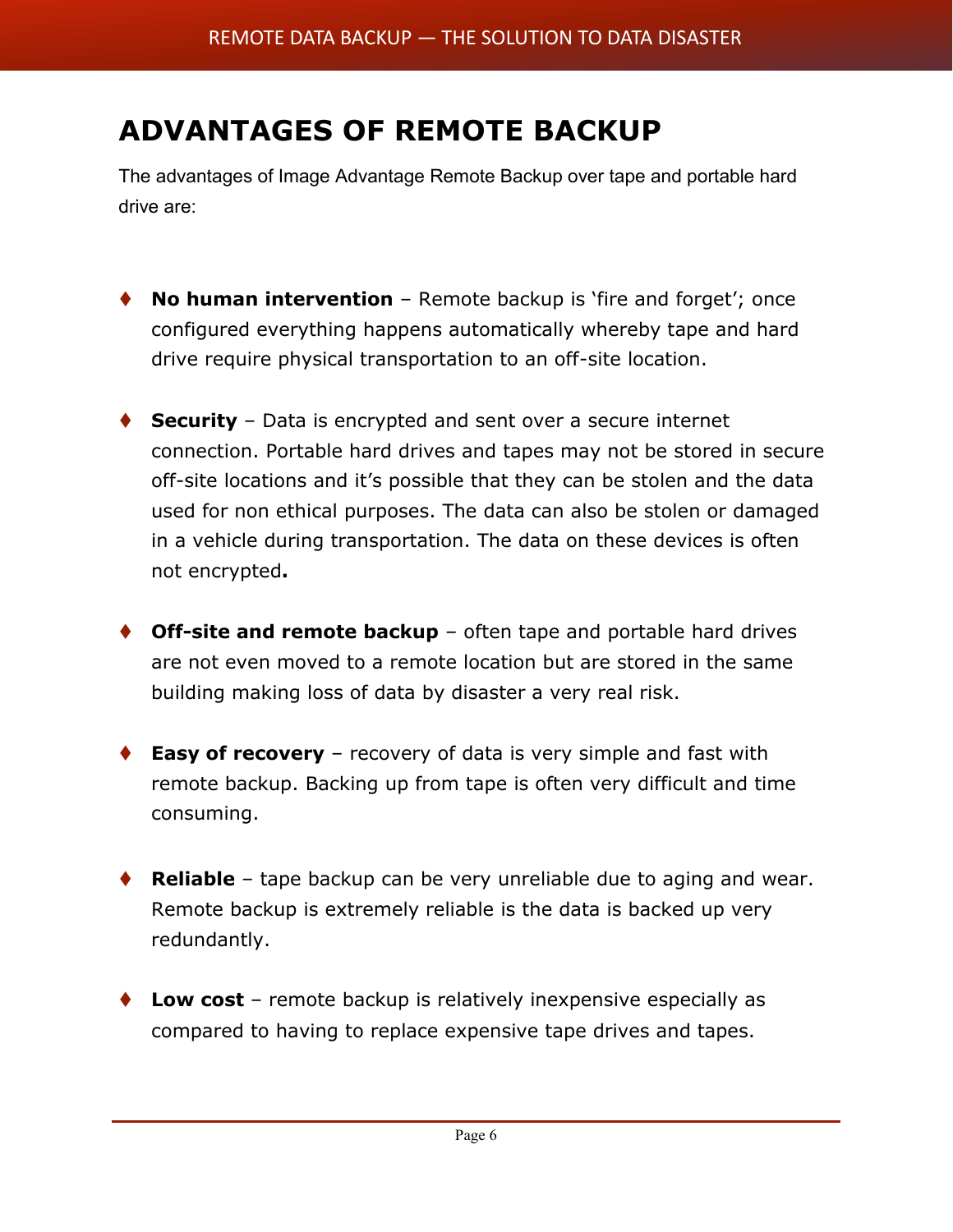- ◆ **Simple** Image Advantage Solutions Inc. staff will configure your initial installation and organize the backup so that backup processes occur in an organized way.
- **Multi-platform** Image Advantage Remote Backup works on most common operating systems such as Microsoft Windows, Mac OS X and Linux/Unix so if you change your platform the data is still available.
- ◆ Task based You can configure multiple backup tasks to different sets of data, each with its own rules, filters and schedule options.
- ◆ Hot database backup Image Advantage Remote Backup allows databases such as Microsoft SQL to be backed up while they are in use. You don't have to shut them down, back them up and restart them like older technology.
- **Efficient data transmission** Daily backups are fast and efficient because except for new files only the changes of backed up files are transmitted.
- ◆ Web access to data Through a secure web access you always have access to your data.
- ◆ **Multiple computer backup** with older technology most organizations only backup the servers. With Image Advantage Remote Backup every computer in the organization can have its valuable data backed up.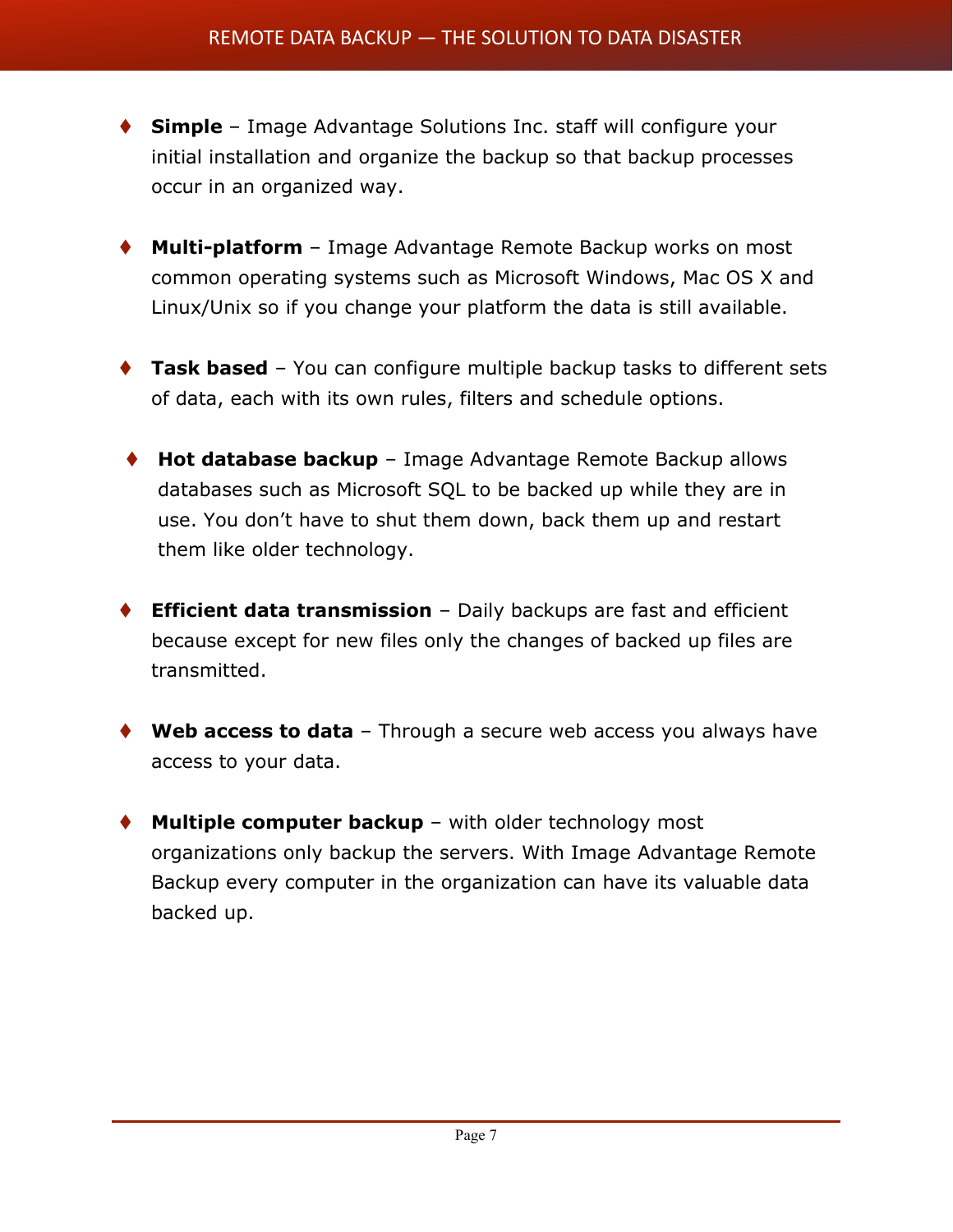# **SECURITY**

Powerful encryption, Secure Sockets Layer (SSL) and SOAP message signing. These are just a few of the security technologies that ensure your data is optimally protected with Image Advantage Remote Backup. For instance, 256-bit AES encryption guarantees that any data you send via the Internet is always optimally encrypted. We also offer powerful authentication capabilities, thus ensuring that only authorized parties are able to access your data.

# **INSTALLATION AND TRAINING**

Image Advantage Solutions Inc. comes to your location and installs the backup software on your computers. Data sets are then defined and rules created for when they are to be backed up. Users are then trained on how to add data sets and revise the settings.

# **SUPPORT**

Trained Image Advantage Solutions Inc. staff members are ready to support you with any questions or issues that you may have. A full set of manuals comes with each system. Emails can be customized to be sent to users on the status of their backups.

# **CANADIAN OWNED AND LOCATED**

All components of Image Advantage Remote Backup are Canadian owned and located in Canada. All data is stored in Canada.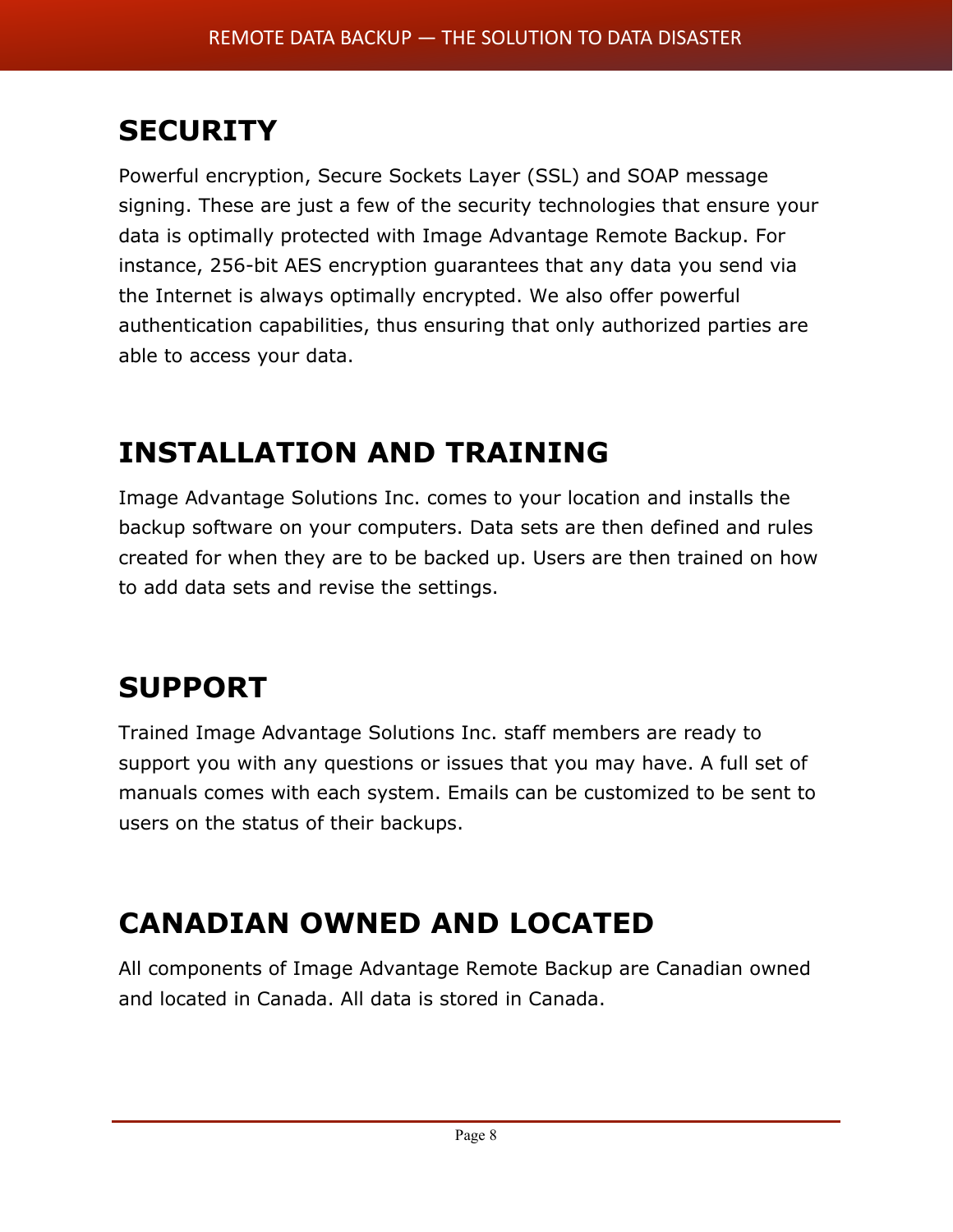## **THE IMPORTANCE OF BACKUPS**

Your most important business asset is your people, your second… data. After all, without customer information, order details or product data, you will not be able to perform any business activities. Imagine partially or even completely losing your business data. It could mean the beginning of the end. At the very least, it would damage your company image, something that the competition could use to its benefit.

Image Advantage Remote Backup offers you the peace of mind that comes with the knowledge that your data is safely stored at all times. This software for automatic online and local backup and recovery of business data to disk offers all the functionality that is needed for reliable backups and, it goes without saying, reliable recovery in the event of a system failure or disaster. Added to which, Image Advantage Remote Backup allows you to benefit from a level of service and support that no other vendor is able to provide.